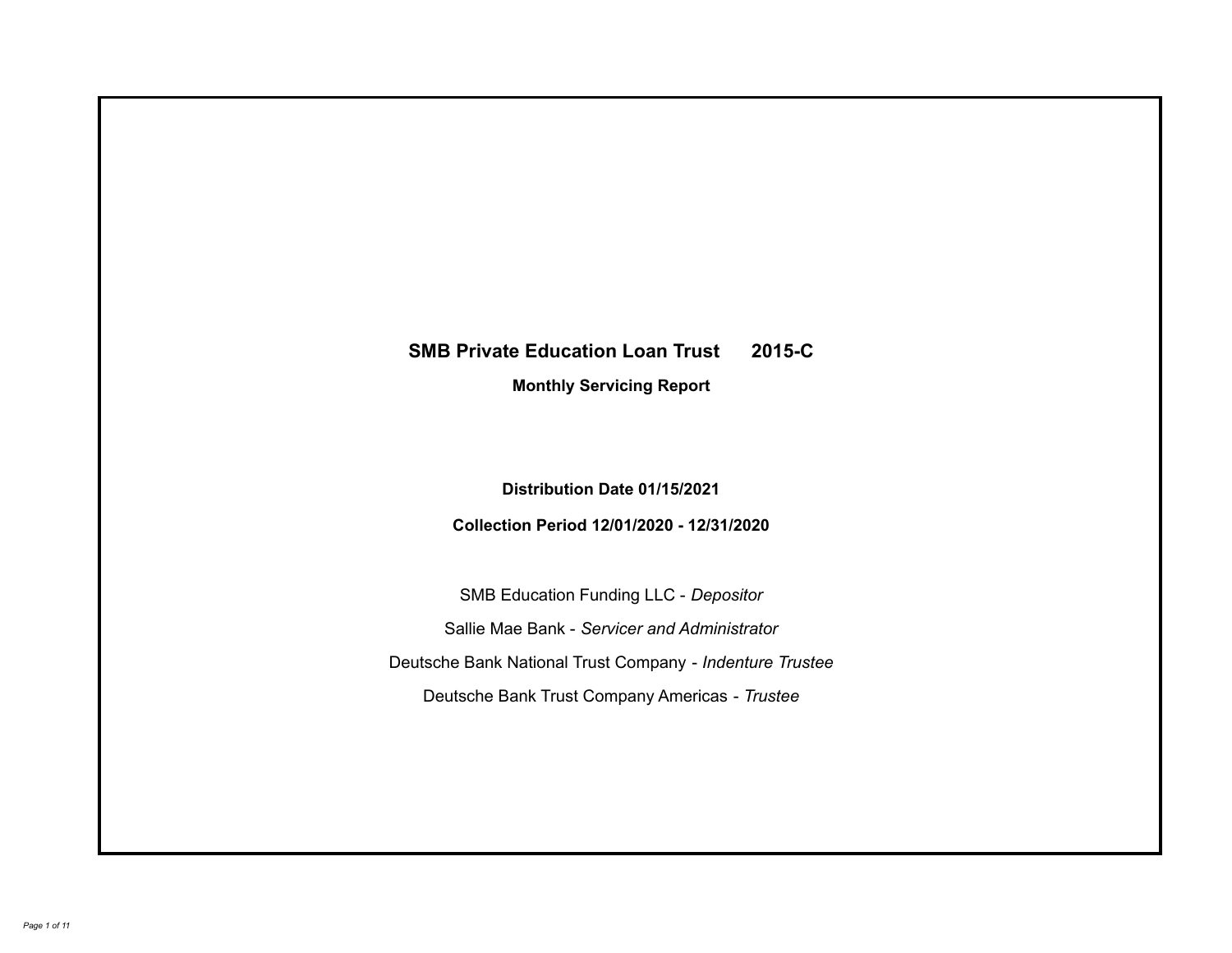A

| <b>Student Loan Portfolio Characteristics</b>                  | <b>Settlement Date</b><br>10/27/2015 | 11/30/2020                       | 12/31/2020                       |
|----------------------------------------------------------------|--------------------------------------|----------------------------------|----------------------------------|
| <b>Principal Balance</b><br>Interest to be Capitalized Balance | \$693,787,197.00<br>55,852,621.68    | \$293,277,295.15<br>9,373,229.37 | \$288,447,624.90<br>8,862,453.83 |
| Pool Balance                                                   | \$749,639,818.68                     | \$302,650,524.52                 | \$297,310,078.73                 |
| Weighted Average Coupon (WAC)                                  | 8.22%                                | 7.80%                            | 7.81%                            |
| Weighted Average Remaining Term                                | 127.00                               | 127.75                           | 127.95                           |
| Number of Loans                                                | 65,154                               | 27,206                           | 26,702                           |
| Number of Borrowers                                            | 45,614                               | 19,620                           | 19,249                           |
| Pool Factor                                                    |                                      | 0.403727920                      | 0.396603904                      |
| Since Issued Total Constant Prepayment Rate (1)                |                                      | 9.31%                            | 9.26%                            |

| <b>Debt Securities</b> | Cusip/Isin | 12/15/2020      | 01/15/2021      |
|------------------------|------------|-----------------|-----------------|
| A2A                    | 78448RAB2  | \$45,078,374.62 | \$42,557,753.79 |
| A2B                    | 78448RAC0  | \$21,776,992.54 | \$20,559,301.32 |
| A <sub>3</sub>         | 78448RAD8  | \$75,000,000.00 | \$75,000,000.00 |
| B                      | 78448RAE6  | \$70,000,000.00 | \$70,000,000.00 |
|                        | 78448RAF3  | \$50,000,000.00 | \$50,000,000.00 |

| $\sim$<br>ັ | <b>Certificates</b> | Cusip/Isin | 12/15/2020   | 01/15/2021   |
|-------------|---------------------|------------|--------------|--------------|
|             | Residual            | 78448R106  | \$100,000.00 | \$100,000.00 |

| <b>Account Balances</b>                | 12/15/2020      | 01/15/2021      |
|----------------------------------------|-----------------|-----------------|
| Reserve Account Balance                | \$1,884,455.00  | \$1,884,455.00  |
|                                        |                 |                 |
| <b>Asset / Liability</b>               | 12/15/2020      | 01/15/2021      |
| Overcollateralization Percentage       | 13.48%          | 13.18%          |
| Specified Overcollateralization Amount | \$90,795,157.36 | \$89,193,023.62 |
|                                        |                 |                 |

(1) For additional information, see 'Since Issued CPR Methodology' found on page 11 of this report.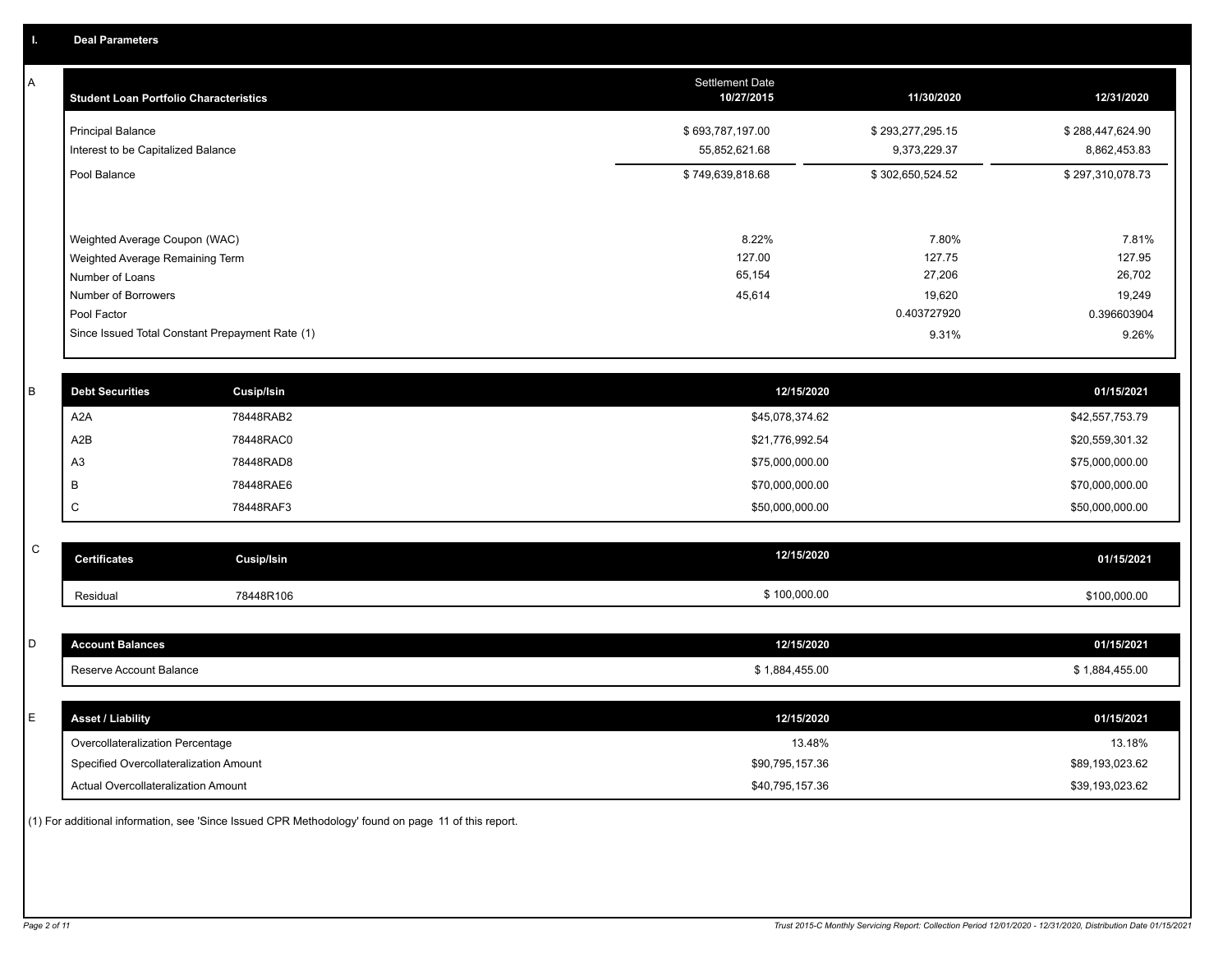#### **II. 2015-C Trust Activity 12/01/2020 through 12/31/2020**

| <b>Borrower Principal</b><br>4,986,992.13<br>0.00<br><b>Consolidation Activity Principal</b><br>0.00<br>Seller Principal Reimbursement<br>Servicer Principal Reimbursement<br>0.00<br>0.00<br>Delinquent Principal Purchases by Servicer<br>0.00<br><b>Other Principal Deposits</b><br>\$4,986,992.13<br><b>Total Principal Receipts</b><br>в<br><b>Student Loan Interest Receipts</b><br>1,454,867.05<br><b>Borrower Interest</b><br>0.00<br><b>Consolidation Activity Interest</b><br>0.00<br>Seller Interest Reimbursement<br>Servicer Interest Reimbursement<br>0.00<br>0.00<br>Delinquent Interest Purchases by Servicer<br>0.00<br><b>Other Interest Deposits</b><br>\$1,454,867.05<br><b>Total Interest Receipts</b><br>С<br><b>Recoveries on Realized Losses</b><br>\$105,328.11<br>D<br><b>Investment Income</b><br>\$200.41<br>\$0.00<br>Е<br><b>Funds Borrowed from Next Collection Period</b><br>F<br><b>Funds Repaid from Prior Collection Period</b><br>\$0.00<br>G<br>\$0.00<br>Loan Sale or Purchase Proceeds<br>\$0.00<br>н<br>Initial Deposits to Distribution Account<br>\$0.00<br><b>Excess Transferred from Other Accounts</b><br><b>Borrower Benefit Reimbursements</b><br>\$0.00<br>J<br>\$0.00<br><b>Other Deposits</b><br>Κ<br>L<br><b>Other Fees Collected</b><br>\$0.00<br>М<br><b>AVAILABLE FUNDS</b><br>\$6,547,387.70<br>\$157,321.88<br>N<br>Non-Cash Principal Activity During Collection Period<br>Aggregate Purchased Amounts by the Depositor, Servicer or Seller<br>\$0.00<br>O<br>P<br>\$0.00<br>Aggregate Loan Substitutions | Α | <b>Student Loan Principal Receipts</b> |  |
|--------------------------------------------------------------------------------------------------------------------------------------------------------------------------------------------------------------------------------------------------------------------------------------------------------------------------------------------------------------------------------------------------------------------------------------------------------------------------------------------------------------------------------------------------------------------------------------------------------------------------------------------------------------------------------------------------------------------------------------------------------------------------------------------------------------------------------------------------------------------------------------------------------------------------------------------------------------------------------------------------------------------------------------------------------------------------------------------------------------------------------------------------------------------------------------------------------------------------------------------------------------------------------------------------------------------------------------------------------------------------------------------------------------------------------------------------------------------------------------------------------------------------------------------------------------------|---|----------------------------------------|--|
|                                                                                                                                                                                                                                                                                                                                                                                                                                                                                                                                                                                                                                                                                                                                                                                                                                                                                                                                                                                                                                                                                                                                                                                                                                                                                                                                                                                                                                                                                                                                                                    |   |                                        |  |
|                                                                                                                                                                                                                                                                                                                                                                                                                                                                                                                                                                                                                                                                                                                                                                                                                                                                                                                                                                                                                                                                                                                                                                                                                                                                                                                                                                                                                                                                                                                                                                    |   |                                        |  |
|                                                                                                                                                                                                                                                                                                                                                                                                                                                                                                                                                                                                                                                                                                                                                                                                                                                                                                                                                                                                                                                                                                                                                                                                                                                                                                                                                                                                                                                                                                                                                                    |   |                                        |  |
|                                                                                                                                                                                                                                                                                                                                                                                                                                                                                                                                                                                                                                                                                                                                                                                                                                                                                                                                                                                                                                                                                                                                                                                                                                                                                                                                                                                                                                                                                                                                                                    |   |                                        |  |
|                                                                                                                                                                                                                                                                                                                                                                                                                                                                                                                                                                                                                                                                                                                                                                                                                                                                                                                                                                                                                                                                                                                                                                                                                                                                                                                                                                                                                                                                                                                                                                    |   |                                        |  |
|                                                                                                                                                                                                                                                                                                                                                                                                                                                                                                                                                                                                                                                                                                                                                                                                                                                                                                                                                                                                                                                                                                                                                                                                                                                                                                                                                                                                                                                                                                                                                                    |   |                                        |  |
|                                                                                                                                                                                                                                                                                                                                                                                                                                                                                                                                                                                                                                                                                                                                                                                                                                                                                                                                                                                                                                                                                                                                                                                                                                                                                                                                                                                                                                                                                                                                                                    |   |                                        |  |
|                                                                                                                                                                                                                                                                                                                                                                                                                                                                                                                                                                                                                                                                                                                                                                                                                                                                                                                                                                                                                                                                                                                                                                                                                                                                                                                                                                                                                                                                                                                                                                    |   |                                        |  |
|                                                                                                                                                                                                                                                                                                                                                                                                                                                                                                                                                                                                                                                                                                                                                                                                                                                                                                                                                                                                                                                                                                                                                                                                                                                                                                                                                                                                                                                                                                                                                                    |   |                                        |  |
|                                                                                                                                                                                                                                                                                                                                                                                                                                                                                                                                                                                                                                                                                                                                                                                                                                                                                                                                                                                                                                                                                                                                                                                                                                                                                                                                                                                                                                                                                                                                                                    |   |                                        |  |
|                                                                                                                                                                                                                                                                                                                                                                                                                                                                                                                                                                                                                                                                                                                                                                                                                                                                                                                                                                                                                                                                                                                                                                                                                                                                                                                                                                                                                                                                                                                                                                    |   |                                        |  |
|                                                                                                                                                                                                                                                                                                                                                                                                                                                                                                                                                                                                                                                                                                                                                                                                                                                                                                                                                                                                                                                                                                                                                                                                                                                                                                                                                                                                                                                                                                                                                                    |   |                                        |  |
|                                                                                                                                                                                                                                                                                                                                                                                                                                                                                                                                                                                                                                                                                                                                                                                                                                                                                                                                                                                                                                                                                                                                                                                                                                                                                                                                                                                                                                                                                                                                                                    |   |                                        |  |
|                                                                                                                                                                                                                                                                                                                                                                                                                                                                                                                                                                                                                                                                                                                                                                                                                                                                                                                                                                                                                                                                                                                                                                                                                                                                                                                                                                                                                                                                                                                                                                    |   |                                        |  |
|                                                                                                                                                                                                                                                                                                                                                                                                                                                                                                                                                                                                                                                                                                                                                                                                                                                                                                                                                                                                                                                                                                                                                                                                                                                                                                                                                                                                                                                                                                                                                                    |   |                                        |  |
|                                                                                                                                                                                                                                                                                                                                                                                                                                                                                                                                                                                                                                                                                                                                                                                                                                                                                                                                                                                                                                                                                                                                                                                                                                                                                                                                                                                                                                                                                                                                                                    |   |                                        |  |
|                                                                                                                                                                                                                                                                                                                                                                                                                                                                                                                                                                                                                                                                                                                                                                                                                                                                                                                                                                                                                                                                                                                                                                                                                                                                                                                                                                                                                                                                                                                                                                    |   |                                        |  |
|                                                                                                                                                                                                                                                                                                                                                                                                                                                                                                                                                                                                                                                                                                                                                                                                                                                                                                                                                                                                                                                                                                                                                                                                                                                                                                                                                                                                                                                                                                                                                                    |   |                                        |  |
|                                                                                                                                                                                                                                                                                                                                                                                                                                                                                                                                                                                                                                                                                                                                                                                                                                                                                                                                                                                                                                                                                                                                                                                                                                                                                                                                                                                                                                                                                                                                                                    |   |                                        |  |
|                                                                                                                                                                                                                                                                                                                                                                                                                                                                                                                                                                                                                                                                                                                                                                                                                                                                                                                                                                                                                                                                                                                                                                                                                                                                                                                                                                                                                                                                                                                                                                    |   |                                        |  |
|                                                                                                                                                                                                                                                                                                                                                                                                                                                                                                                                                                                                                                                                                                                                                                                                                                                                                                                                                                                                                                                                                                                                                                                                                                                                                                                                                                                                                                                                                                                                                                    |   |                                        |  |
|                                                                                                                                                                                                                                                                                                                                                                                                                                                                                                                                                                                                                                                                                                                                                                                                                                                                                                                                                                                                                                                                                                                                                                                                                                                                                                                                                                                                                                                                                                                                                                    |   |                                        |  |
|                                                                                                                                                                                                                                                                                                                                                                                                                                                                                                                                                                                                                                                                                                                                                                                                                                                                                                                                                                                                                                                                                                                                                                                                                                                                                                                                                                                                                                                                                                                                                                    |   |                                        |  |
|                                                                                                                                                                                                                                                                                                                                                                                                                                                                                                                                                                                                                                                                                                                                                                                                                                                                                                                                                                                                                                                                                                                                                                                                                                                                                                                                                                                                                                                                                                                                                                    |   |                                        |  |
|                                                                                                                                                                                                                                                                                                                                                                                                                                                                                                                                                                                                                                                                                                                                                                                                                                                                                                                                                                                                                                                                                                                                                                                                                                                                                                                                                                                                                                                                                                                                                                    |   |                                        |  |
|                                                                                                                                                                                                                                                                                                                                                                                                                                                                                                                                                                                                                                                                                                                                                                                                                                                                                                                                                                                                                                                                                                                                                                                                                                                                                                                                                                                                                                                                                                                                                                    |   |                                        |  |
|                                                                                                                                                                                                                                                                                                                                                                                                                                                                                                                                                                                                                                                                                                                                                                                                                                                                                                                                                                                                                                                                                                                                                                                                                                                                                                                                                                                                                                                                                                                                                                    |   |                                        |  |
|                                                                                                                                                                                                                                                                                                                                                                                                                                                                                                                                                                                                                                                                                                                                                                                                                                                                                                                                                                                                                                                                                                                                                                                                                                                                                                                                                                                                                                                                                                                                                                    |   |                                        |  |
|                                                                                                                                                                                                                                                                                                                                                                                                                                                                                                                                                                                                                                                                                                                                                                                                                                                                                                                                                                                                                                                                                                                                                                                                                                                                                                                                                                                                                                                                                                                                                                    |   |                                        |  |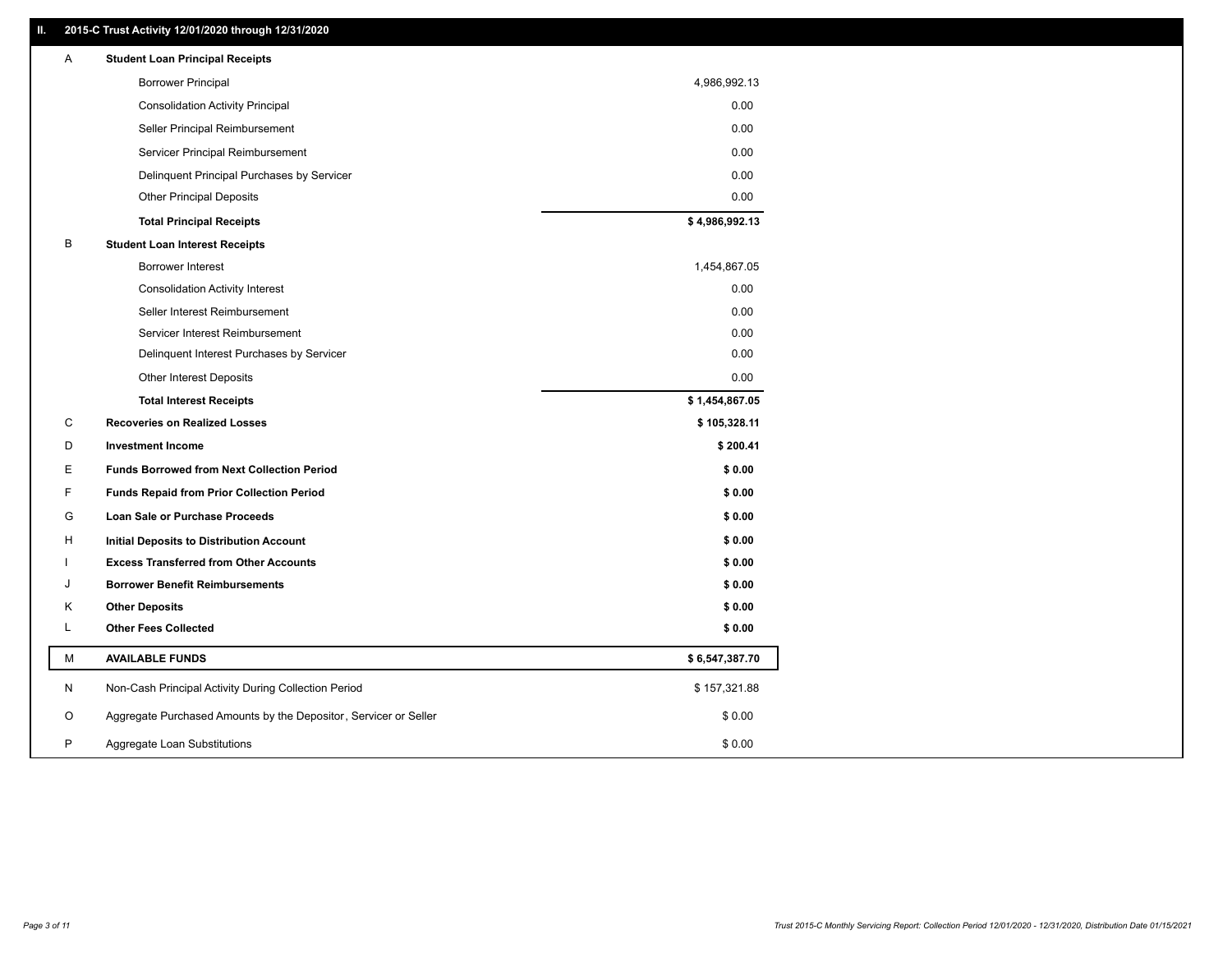| <b>Loans by Repayment Status</b> |                       |                          |         |                                                           |                |                            |                          |         |                                                           |                |                            |
|----------------------------------|-----------------------|--------------------------|---------|-----------------------------------------------------------|----------------|----------------------------|--------------------------|---------|-----------------------------------------------------------|----------------|----------------------------|
|                                  |                       |                          |         | 12/31/2020                                                |                |                            | 11/30/2020               |         |                                                           |                |                            |
|                                  |                       | <b>Wtd Avg</b><br>Coupon | # Loans | Principal and<br><b>Interest Accrued</b><br>to Capitalize | % of Principal | % of Loans in<br>Repay (1) | <b>Wtd Avg</b><br>Coupon | # Loans | Principal and<br><b>Interest Accrued</b><br>to Capitalize | % of Principal | % of Loans in<br>Repay (1) |
| INTERIM:                         | IN SCHOOL             | 8.93%                    | 436     | \$6,952,430.46                                            | 2.338%         | $-$ %                      | 8.90%                    | 444     | \$7,120,627.73                                            | 2.353%         | $-$ %                      |
|                                  | GRACE                 | 7.84%                    | 60      | \$1,018,859.30                                            | 0.343%         | $-$ %                      | 8.24%                    | 105     | \$1,827,657.44                                            | 0.604%         | $-$ %                      |
|                                  | <b>DEFERMENT</b>      | 8.70%                    | 2,019   | \$28,753,712.08                                           | 9.671%         | $-$ %                      | 8.67%                    | 2,094   | \$29,577,011.89                                           | 9.773%         | $-$ %                      |
| <b>REPAYMENT:</b>                | <b>CURRENT</b>        | 7.66%                    | 22,655  | \$237,884,662.13                                          | 80.012%        | 91.289%                    | 7.65%                    | 22,936  | \$239,387,195.11                                          | 79.097%        | 90.634%                    |
|                                  | 31-60 DAYS DELINQUENT | 7.93%                    | 387     | \$5,419,115.32                                            | 1.823%         | 2.080%                     | 7.56%                    | 420     | \$6,112,532.55                                            | 2.020%         | 2.314%                     |
|                                  | 61-90 DAYS DELINQUENT | 7.31%                    | 251     | \$3,949,195.28                                            | 1.328%         | 1.516%                     | 7.44%                    | 232     | \$4,006,401.16                                            | 1.324%         | 1.517%                     |
|                                  | > 90 DAYS DELINQUENT  | 8.56%                    | 183     | \$2,846,398.64                                            | 0.957%         | 1.092%                     | 8.53%                    | 196     | \$2,996,820.03                                            | 0.990%         | 1.135%                     |
|                                  | FORBEARANCE           | 8.03%                    | 711     | \$10,485,705.52                                           | 3.527%         | 4.024%                     | 8.12%                    | 779     | \$11,622,278.61                                           | 3.840%         | 4.400%                     |
| <b>TOTAL</b>                     |                       |                          | 26,702  | \$297,310,078.73                                          | 100.00%        | 100.00%                    |                          | 27,206  | \$302,650,524.52                                          | 100.00%        | 100.00%                    |

Percentages may not total 100% due to rounding \*

1 Loans classified in "Repayment" include any loan for which interim interest only, \$25 fixed payments or full principal and interest payments are due.

|                 | <b>Loans by Borrower Status</b>                                                                                            |                          |         |                                                                  |                |                                |                          |         |                                                                  |                |                                |
|-----------------|----------------------------------------------------------------------------------------------------------------------------|--------------------------|---------|------------------------------------------------------------------|----------------|--------------------------------|--------------------------|---------|------------------------------------------------------------------|----------------|--------------------------------|
|                 |                                                                                                                            |                          |         | 12/31/2020                                                       |                |                                |                          |         | 11/30/2020                                                       |                |                                |
|                 |                                                                                                                            | <b>Wtd Avg</b><br>Coupon | # Loans | <b>Principal and</b><br><b>Interest Accrued</b><br>to Capitalize | % of Principal | % of Loans in<br>P&I Repay (2) | <b>Wtd Avg</b><br>Coupon | # Loans | <b>Principal and</b><br><b>Interest Accrued</b><br>to Capitalize | % of Principal | % of Loans in<br>P&I Repay (2) |
| <b>INTERIM:</b> | IN SCHOOL                                                                                                                  | 8.78%                    | 755     | \$12,150,998.04                                                  | 4.087%         | $-$ %                          | 8.78%                    | 789     | \$12,619,204.50                                                  | 4.170%         | $-$ %                          |
|                 | <b>GRACE</b>                                                                                                               | 8.18%                    | 132     | \$2,338,751.09                                                   | 0.787%         | $-$ %                          | 8.32%                    | 191     | \$3,578,100.33                                                   | 1.182%         | $-$ %                          |
|                 | <b>DEFERMENT</b>                                                                                                           | 8.51%                    | 3,420   | \$46,721,328.50                                                  | 15.715%        | $-$ %                          | 8.49%                    | 3,552   | \$48,301,364.54                                                  | 15.959%        | $-$ %                          |
| P&I REPAYMENT:  | <b>CURRENT</b>                                                                                                             | 7.59%                    | 20,890  | \$213,801,201.42                                                 | 71.912%        | 90.556%                        | 7.57%                    | 21,064  | \$213,675,869.34                                                 | 70.602%        | 89.723%                        |
|                 | 31-60 DAYS DELINQUENT                                                                                                      | 7.85%                    | 366     | \$5,098,139.57                                                   | 1.715%         | 2.159%                         | 7.50%                    | 407     | \$5,924,510.28                                                   | 1.958%         | 2.488%                         |
|                 | 61-90 DAYS DELINQUENT                                                                                                      | 7.29%                    | 246     | \$3,888,330.54                                                   | 1.308%         | 1.647%                         | 7.42%                    | 228     | \$3,932,376.89                                                   | 1.299%         | 1.651%                         |
|                 | > 90 DAYS DELINQUENT                                                                                                       | 8.56%                    | 182     | \$2,825,624.05                                                   | 0.950%         | 1.197%                         | 8.53%                    | 196     | \$2,996,820.03                                                   | 0.990%         | 1.258%                         |
|                 | <b>FORBEARANCE</b>                                                                                                         | 8.03%                    | 711     | \$10,485,705.52                                                  | 3.527%         | 4.441%                         | 8.12%                    | 779     | \$11,622,278.61                                                  | 3.840%         | 4.880%                         |
| <b>TOTAL</b>    | Percentages may not total 100% due to rounding                                                                             |                          | 26,702  | \$297,310,078.73                                                 | 100.00%        | 100.00%                        |                          | 27,206  | \$302,650,524.52                                                 | 100.00%        | 100.00%                        |
| 2               | Loans classified in "P&I Repayment" includes only those loans for which scheduled principal and interest payments are due. |                          |         |                                                                  |                |                                |                          |         |                                                                  |                |                                |

To conform with company standard reporting these sections now include Princial and Interest Accrued to Capitalize .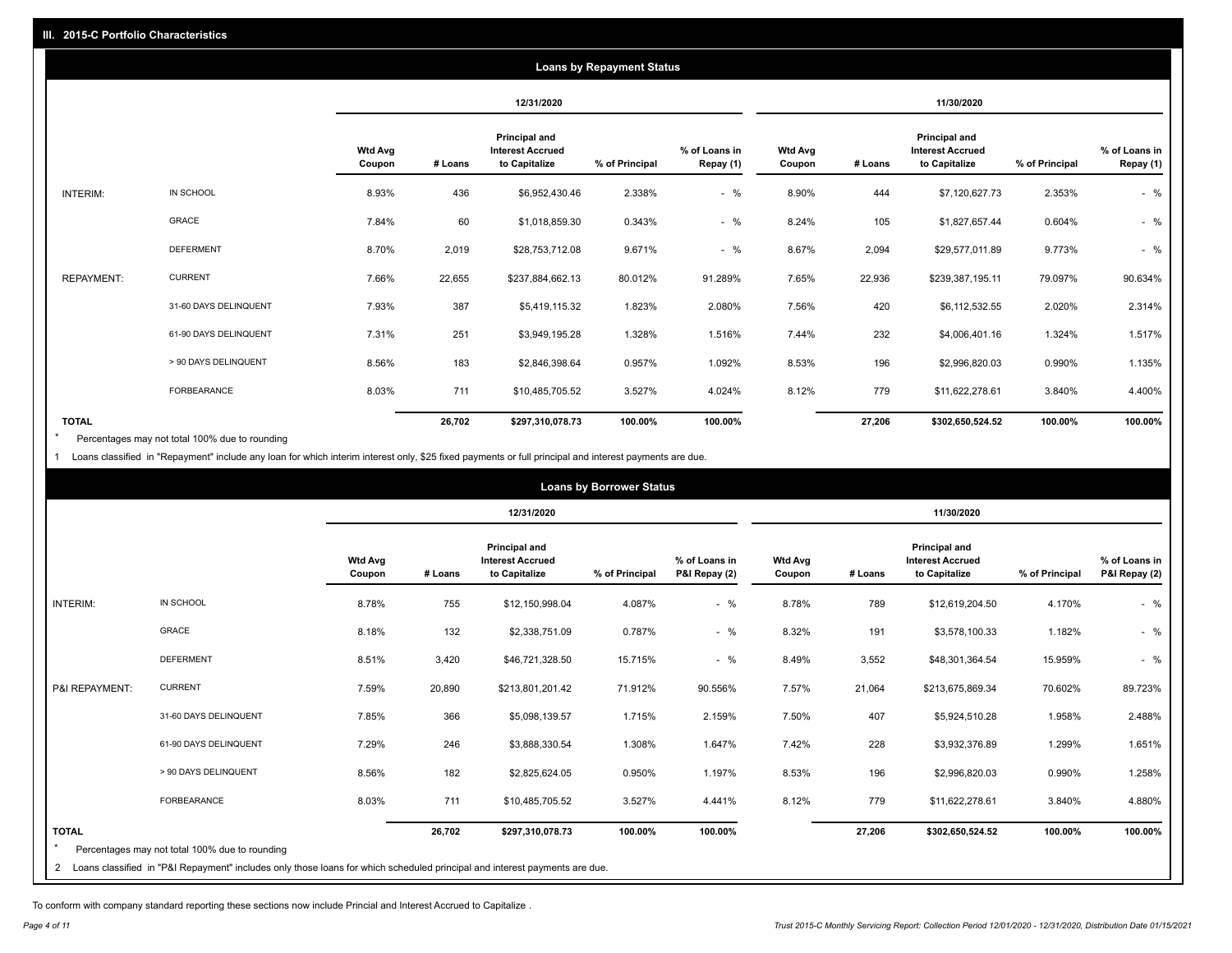| Pool Balance<br>\$297,310,078.73<br>\$302,650,524.52<br>Total # Loans<br>26,702<br>27,206<br>Total # Borrowers<br>19,620<br>19,249<br>7.81%<br>7.80%<br>Weighted Average Coupon<br>127.95<br>127.75<br>Weighted Average Remaining Term<br>93.5%<br>93.5%<br>Percent of Pool - Cosigned<br>6.5%<br>6.5%<br>Percent of Pool - Non Cosigned<br>Borrower Interest Accrued for Period<br>\$1,917,383.63<br>\$1,882,534.56<br>Outstanding Borrower Interest Accrued<br>\$11,738,103.05<br>\$12,293,662.71<br>Gross Principal Realized Loss - Periodic *<br>\$780,282.66<br>\$722,511.19<br>Gross Principal Realized Loss - Cumulative *<br>\$33,624,892.94<br>\$32,844,610.28<br>Recoveries on Realized Losses - Periodic<br>\$105,328.11<br>\$107,773.80<br>Recoveries on Realized Losses - Cumulative<br>\$5,353,395.20<br>\$5,248,067.09<br>Net Losses - Periodic<br>\$674,954.55<br>\$614,737.39<br>Net Losses - Cumulative<br>\$28,271,497.74<br>\$27,596,543.19<br>Non-Cash Principal Activity - Capitalized Interest<br>\$944,717.68<br>\$953,582.70<br>Since Issued Total Constant Prepayment Rate (CPR) (1)<br>9.26%<br>9.31%<br><b>Loan Substitutions</b><br>\$0.00<br>\$0.00<br><b>Cumulative Loan Substitutions</b><br>\$0.00<br>\$0.00<br><b>Unpaid Servicing Fees</b><br>\$0.00<br>\$0.00<br><b>Unpaid Administration Fees</b><br>\$0.00<br>\$0.00<br><b>Unpaid Carryover Servicing Fees</b><br>\$0.00<br>\$0.00<br>Note Interest Shortfall<br>\$0.00<br>\$0.00<br>Loans in Modification<br>\$36,936,898.79<br>\$37,571,289.79<br>% of Loans in Modification as a % of Loans in Repayment (P&I)<br>16.37%<br>16.59%<br>% Annualized Gross Principal Realized Loss - Periodic as a %<br>4.15%<br>3.83%<br>of Loans in Repayment (P&I) * 12<br>% Gross Principal Realized Loss - Cumulative as a % of<br>Original Pool Balance<br>4.49%<br>4.38% | 12/31/2020 | 11/30/2020 |  |
|--------------------------------------------------------------------------------------------------------------------------------------------------------------------------------------------------------------------------------------------------------------------------------------------------------------------------------------------------------------------------------------------------------------------------------------------------------------------------------------------------------------------------------------------------------------------------------------------------------------------------------------------------------------------------------------------------------------------------------------------------------------------------------------------------------------------------------------------------------------------------------------------------------------------------------------------------------------------------------------------------------------------------------------------------------------------------------------------------------------------------------------------------------------------------------------------------------------------------------------------------------------------------------------------------------------------------------------------------------------------------------------------------------------------------------------------------------------------------------------------------------------------------------------------------------------------------------------------------------------------------------------------------------------------------------------------------------------------------------------------------------------------------------------------------------------------------------------------------------|------------|------------|--|
|                                                                                                                                                                                                                                                                                                                                                                                                                                                                                                                                                                                                                                                                                                                                                                                                                                                                                                                                                                                                                                                                                                                                                                                                                                                                                                                                                                                                                                                                                                                                                                                                                                                                                                                                                                                                                                                        |            |            |  |
|                                                                                                                                                                                                                                                                                                                                                                                                                                                                                                                                                                                                                                                                                                                                                                                                                                                                                                                                                                                                                                                                                                                                                                                                                                                                                                                                                                                                                                                                                                                                                                                                                                                                                                                                                                                                                                                        |            |            |  |
|                                                                                                                                                                                                                                                                                                                                                                                                                                                                                                                                                                                                                                                                                                                                                                                                                                                                                                                                                                                                                                                                                                                                                                                                                                                                                                                                                                                                                                                                                                                                                                                                                                                                                                                                                                                                                                                        |            |            |  |
|                                                                                                                                                                                                                                                                                                                                                                                                                                                                                                                                                                                                                                                                                                                                                                                                                                                                                                                                                                                                                                                                                                                                                                                                                                                                                                                                                                                                                                                                                                                                                                                                                                                                                                                                                                                                                                                        |            |            |  |
|                                                                                                                                                                                                                                                                                                                                                                                                                                                                                                                                                                                                                                                                                                                                                                                                                                                                                                                                                                                                                                                                                                                                                                                                                                                                                                                                                                                                                                                                                                                                                                                                                                                                                                                                                                                                                                                        |            |            |  |
|                                                                                                                                                                                                                                                                                                                                                                                                                                                                                                                                                                                                                                                                                                                                                                                                                                                                                                                                                                                                                                                                                                                                                                                                                                                                                                                                                                                                                                                                                                                                                                                                                                                                                                                                                                                                                                                        |            |            |  |
|                                                                                                                                                                                                                                                                                                                                                                                                                                                                                                                                                                                                                                                                                                                                                                                                                                                                                                                                                                                                                                                                                                                                                                                                                                                                                                                                                                                                                                                                                                                                                                                                                                                                                                                                                                                                                                                        |            |            |  |
|                                                                                                                                                                                                                                                                                                                                                                                                                                                                                                                                                                                                                                                                                                                                                                                                                                                                                                                                                                                                                                                                                                                                                                                                                                                                                                                                                                                                                                                                                                                                                                                                                                                                                                                                                                                                                                                        |            |            |  |
|                                                                                                                                                                                                                                                                                                                                                                                                                                                                                                                                                                                                                                                                                                                                                                                                                                                                                                                                                                                                                                                                                                                                                                                                                                                                                                                                                                                                                                                                                                                                                                                                                                                                                                                                                                                                                                                        |            |            |  |
|                                                                                                                                                                                                                                                                                                                                                                                                                                                                                                                                                                                                                                                                                                                                                                                                                                                                                                                                                                                                                                                                                                                                                                                                                                                                                                                                                                                                                                                                                                                                                                                                                                                                                                                                                                                                                                                        |            |            |  |
|                                                                                                                                                                                                                                                                                                                                                                                                                                                                                                                                                                                                                                                                                                                                                                                                                                                                                                                                                                                                                                                                                                                                                                                                                                                                                                                                                                                                                                                                                                                                                                                                                                                                                                                                                                                                                                                        |            |            |  |
|                                                                                                                                                                                                                                                                                                                                                                                                                                                                                                                                                                                                                                                                                                                                                                                                                                                                                                                                                                                                                                                                                                                                                                                                                                                                                                                                                                                                                                                                                                                                                                                                                                                                                                                                                                                                                                                        |            |            |  |
|                                                                                                                                                                                                                                                                                                                                                                                                                                                                                                                                                                                                                                                                                                                                                                                                                                                                                                                                                                                                                                                                                                                                                                                                                                                                                                                                                                                                                                                                                                                                                                                                                                                                                                                                                                                                                                                        |            |            |  |
|                                                                                                                                                                                                                                                                                                                                                                                                                                                                                                                                                                                                                                                                                                                                                                                                                                                                                                                                                                                                                                                                                                                                                                                                                                                                                                                                                                                                                                                                                                                                                                                                                                                                                                                                                                                                                                                        |            |            |  |
|                                                                                                                                                                                                                                                                                                                                                                                                                                                                                                                                                                                                                                                                                                                                                                                                                                                                                                                                                                                                                                                                                                                                                                                                                                                                                                                                                                                                                                                                                                                                                                                                                                                                                                                                                                                                                                                        |            |            |  |
|                                                                                                                                                                                                                                                                                                                                                                                                                                                                                                                                                                                                                                                                                                                                                                                                                                                                                                                                                                                                                                                                                                                                                                                                                                                                                                                                                                                                                                                                                                                                                                                                                                                                                                                                                                                                                                                        |            |            |  |
|                                                                                                                                                                                                                                                                                                                                                                                                                                                                                                                                                                                                                                                                                                                                                                                                                                                                                                                                                                                                                                                                                                                                                                                                                                                                                                                                                                                                                                                                                                                                                                                                                                                                                                                                                                                                                                                        |            |            |  |
|                                                                                                                                                                                                                                                                                                                                                                                                                                                                                                                                                                                                                                                                                                                                                                                                                                                                                                                                                                                                                                                                                                                                                                                                                                                                                                                                                                                                                                                                                                                                                                                                                                                                                                                                                                                                                                                        |            |            |  |
|                                                                                                                                                                                                                                                                                                                                                                                                                                                                                                                                                                                                                                                                                                                                                                                                                                                                                                                                                                                                                                                                                                                                                                                                                                                                                                                                                                                                                                                                                                                                                                                                                                                                                                                                                                                                                                                        |            |            |  |
|                                                                                                                                                                                                                                                                                                                                                                                                                                                                                                                                                                                                                                                                                                                                                                                                                                                                                                                                                                                                                                                                                                                                                                                                                                                                                                                                                                                                                                                                                                                                                                                                                                                                                                                                                                                                                                                        |            |            |  |
|                                                                                                                                                                                                                                                                                                                                                                                                                                                                                                                                                                                                                                                                                                                                                                                                                                                                                                                                                                                                                                                                                                                                                                                                                                                                                                                                                                                                                                                                                                                                                                                                                                                                                                                                                                                                                                                        |            |            |  |
|                                                                                                                                                                                                                                                                                                                                                                                                                                                                                                                                                                                                                                                                                                                                                                                                                                                                                                                                                                                                                                                                                                                                                                                                                                                                                                                                                                                                                                                                                                                                                                                                                                                                                                                                                                                                                                                        |            |            |  |
|                                                                                                                                                                                                                                                                                                                                                                                                                                                                                                                                                                                                                                                                                                                                                                                                                                                                                                                                                                                                                                                                                                                                                                                                                                                                                                                                                                                                                                                                                                                                                                                                                                                                                                                                                                                                                                                        |            |            |  |
|                                                                                                                                                                                                                                                                                                                                                                                                                                                                                                                                                                                                                                                                                                                                                                                                                                                                                                                                                                                                                                                                                                                                                                                                                                                                                                                                                                                                                                                                                                                                                                                                                                                                                                                                                                                                                                                        |            |            |  |
|                                                                                                                                                                                                                                                                                                                                                                                                                                                                                                                                                                                                                                                                                                                                                                                                                                                                                                                                                                                                                                                                                                                                                                                                                                                                                                                                                                                                                                                                                                                                                                                                                                                                                                                                                                                                                                                        |            |            |  |
|                                                                                                                                                                                                                                                                                                                                                                                                                                                                                                                                                                                                                                                                                                                                                                                                                                                                                                                                                                                                                                                                                                                                                                                                                                                                                                                                                                                                                                                                                                                                                                                                                                                                                                                                                                                                                                                        |            |            |  |
|                                                                                                                                                                                                                                                                                                                                                                                                                                                                                                                                                                                                                                                                                                                                                                                                                                                                                                                                                                                                                                                                                                                                                                                                                                                                                                                                                                                                                                                                                                                                                                                                                                                                                                                                                                                                                                                        |            |            |  |
|                                                                                                                                                                                                                                                                                                                                                                                                                                                                                                                                                                                                                                                                                                                                                                                                                                                                                                                                                                                                                                                                                                                                                                                                                                                                                                                                                                                                                                                                                                                                                                                                                                                                                                                                                                                                                                                        |            |            |  |

\* In accordance with the Servicer's current policies and procedures, after September 1, 2017 loans subject to bankruptcy claims generally will not be reported as a charged- off unless and until they are delinquent for 120

(1) For additional information, see 'Since Issued CPR Methodology' found on page 11 of this report.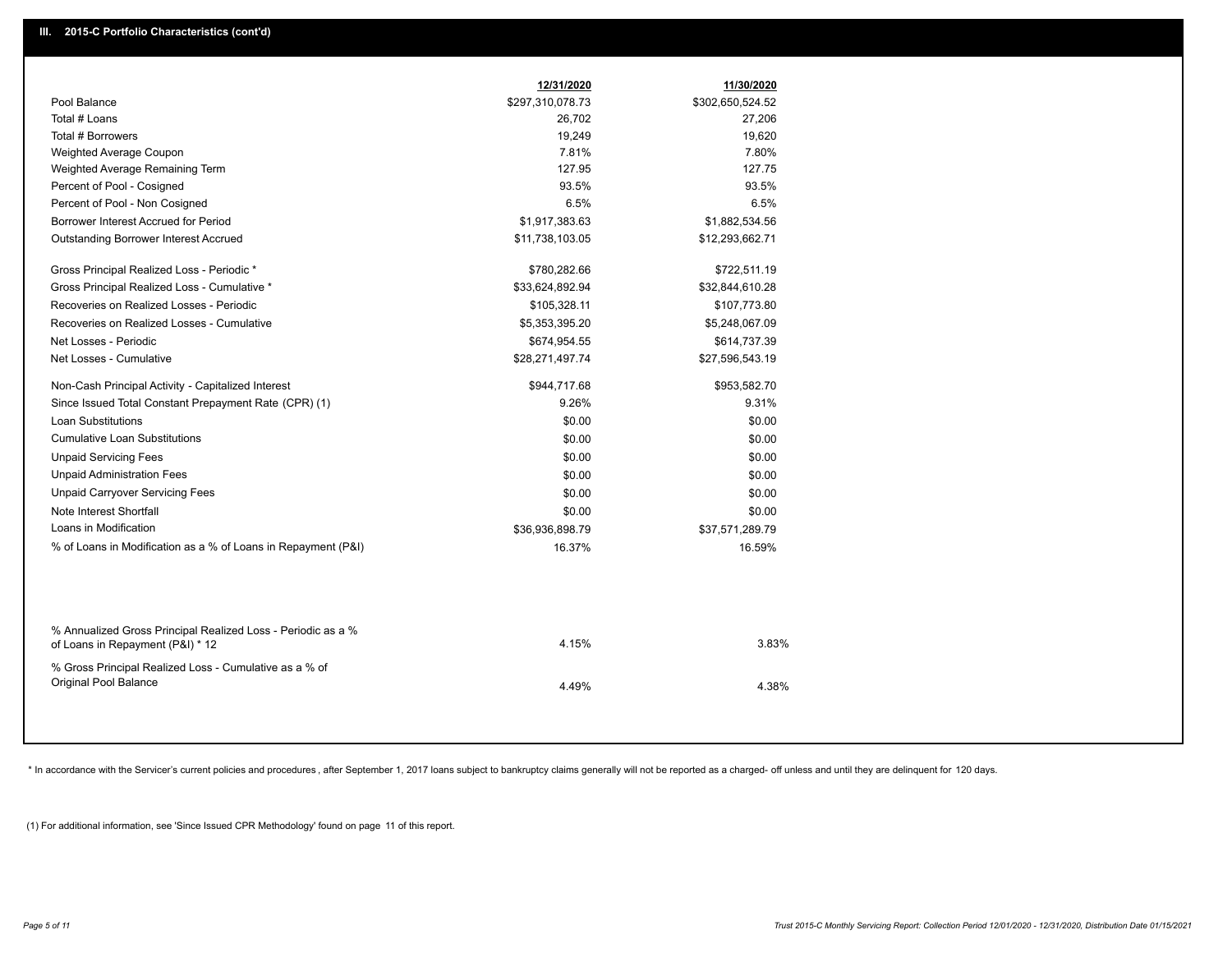#### **Loan Program**  A

|                                    | Weighted<br><b>Average Coupon</b> | # LOANS | <b>\$ AMOUNT</b> | $%$ *    |
|------------------------------------|-----------------------------------|---------|------------------|----------|
| - Smart Option Interest-Only Loans | 7.14%                             | 4,912   | \$34,731,339.49  | 11.682%  |
| - Smart Option Fixed Pay Loans     | 7.77%                             | 6,959   | \$90,849,462.04  | 30.557%  |
| - Smart Option Deferred Loans      | 7.98%                             | 14.831  | \$171,729,277.20 | 57.761%  |
| - Other Loan Programs              | $0.00\%$                          | 0       | \$0.00           | 0.000%   |
| <b>Total</b>                       | 7.81%                             | 26,702  | \$297,310,078.73 | 100.000% |

\* Percentages may not total 100% due to rounding

B

C

**Index Type**

|                       | Weighted<br><b>Average Coupon</b> | # LOANS | <b>\$ AMOUNT</b> | $%$ *     |
|-----------------------|-----------------------------------|---------|------------------|-----------|
| - Fixed Rate Loans    | 7.44%                             | 6,572   | \$88,969,189.57  | 29.925%   |
| - LIBOR Indexed Loans | 7.97%                             | 20,130  | \$208,340,889.16 | 70.075%   |
| - Other Index Rates   | $0.00\%$                          | 0       | \$0.00           | $0.000\%$ |
| Total                 | 7.81%                             | 26,702  | \$297,310,078.73 | 100.000%  |

\* Percentages may not total 100% due to rounding

### **Weighted Average Recent FICO**

| $0 - 639$            | 2,090       | \$25,315,481.73  | 8.515%    |
|----------------------|-------------|------------------|-----------|
| 640 - 669            | 1,754       | \$21,393,875.19  | 7.196%    |
| 670 - 699            | 2,834       | \$33,325,487.40  | 11.209%   |
| 700 - 739            | 5,490       | \$63,529,856.94  | 21.368%   |
| $740 +$              | 14,534      | \$153,745,377.47 | 51.712%   |
| $N/A$ <sub>(1)</sub> | $\mathbf 0$ | \$0.00           | $0.000\%$ |
| <b>Total</b>         | 26,702      | \$297,310,078.73 | 100.000%  |
|                      |             |                  |           |

To conform with company standard reporting these sections now include Princial and Interest Accrued to Capitalize .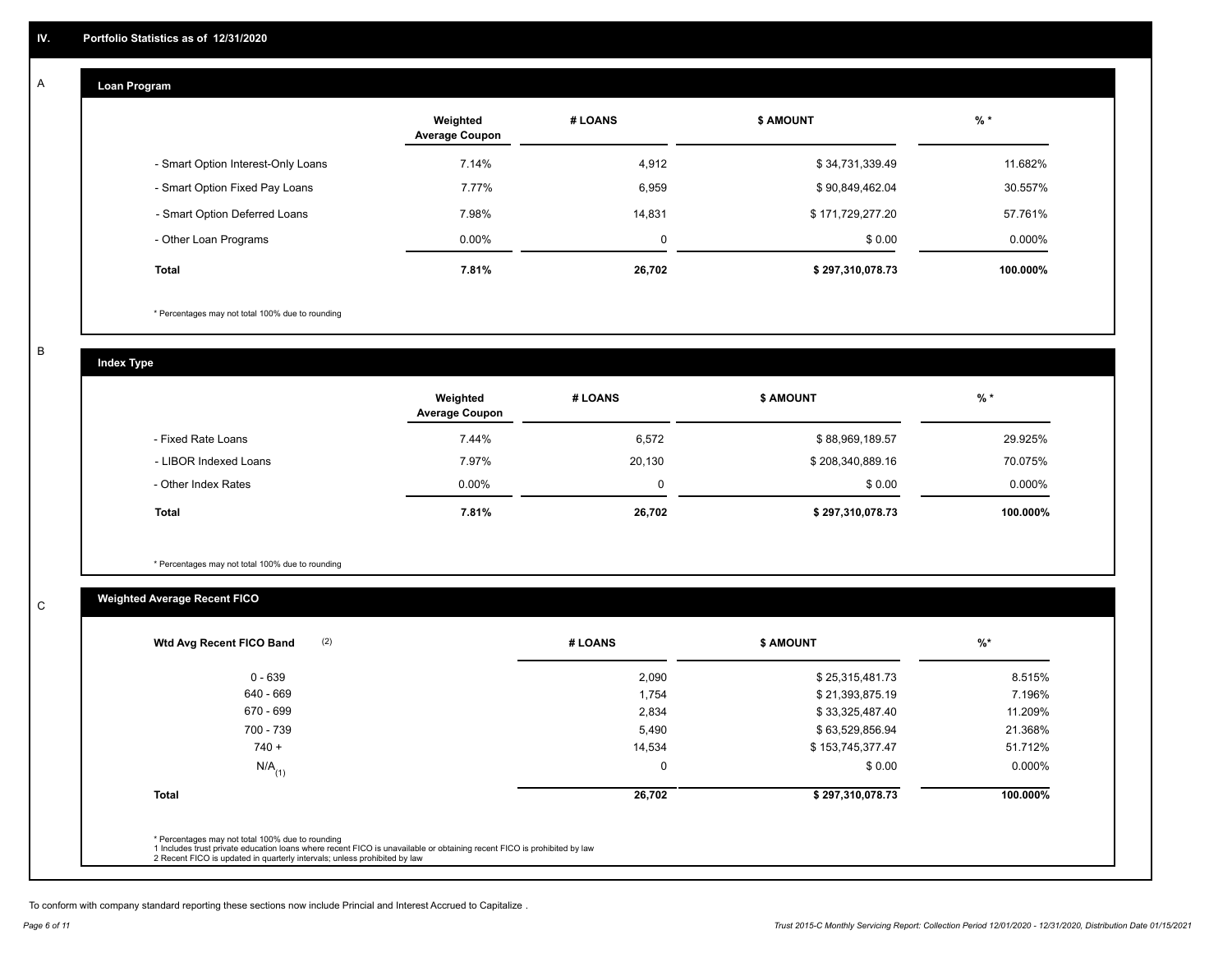| V. |     | 2015-C Reserve Account and Principal Distribution Calculations                             |                  |  |  |  |  |  |  |  |  |
|----|-----|--------------------------------------------------------------------------------------------|------------------|--|--|--|--|--|--|--|--|
| А. |     | <b>Reserve Account</b>                                                                     |                  |  |  |  |  |  |  |  |  |
|    |     | Specified Reserve Account Balance                                                          | \$1,884,455.00   |  |  |  |  |  |  |  |  |
|    |     | Actual Reserve Account Balance                                                             | \$1,884,455.00   |  |  |  |  |  |  |  |  |
| В. |     | <b>Principal Distribution Amount</b>                                                       |                  |  |  |  |  |  |  |  |  |
|    | i.  | Class A Notes Outstanding                                                                  | \$141,855,367.16 |  |  |  |  |  |  |  |  |
|    | ji. | Pool Balance                                                                               | \$297,310,078.73 |  |  |  |  |  |  |  |  |
|    |     | First Priority Principal Distribution Amount (i - ii)<br>iii.                              | \$0.00           |  |  |  |  |  |  |  |  |
|    | iv. | Class A and B Notes Outstanding                                                            | \$211,855,367.16 |  |  |  |  |  |  |  |  |
|    | v.  | First Priority Principal Distribution Amount                                               | \$0.00           |  |  |  |  |  |  |  |  |
|    |     |                                                                                            |                  |  |  |  |  |  |  |  |  |
|    |     | Pool Balance<br>vi.                                                                        | \$297,310,078.73 |  |  |  |  |  |  |  |  |
|    |     | Specified Overcollateralization Amount<br>vii.                                             | \$89,193,023.62  |  |  |  |  |  |  |  |  |
|    |     | Available Funds (after payment of waterfall items A through H)<br>viii.                    | \$5,682,328.14   |  |  |  |  |  |  |  |  |
|    | ix. | <b>Class C Notes Outstanding</b>                                                           | \$50,000,000.00  |  |  |  |  |  |  |  |  |
|    | х.  | Regular Principal Distribution Amount (if (iv > 0, (iv - v) - (vi - vii), min(viii, ix))   | \$3,738,312.05   |  |  |  |  |  |  |  |  |
|    | xi. | Pool Balance                                                                               | \$297,310,078.73 |  |  |  |  |  |  |  |  |
|    |     |                                                                                            |                  |  |  |  |  |  |  |  |  |
|    |     | 10% of Initial Pool Balance<br>xii.                                                        | \$74,963,981.87  |  |  |  |  |  |  |  |  |
|    |     | First Priority Principal Distribution Amount<br>xiii.                                      | \$0.00           |  |  |  |  |  |  |  |  |
|    |     | Regular Principal Distribution Amount<br>XIV.                                              | \$3,738,312.05   |  |  |  |  |  |  |  |  |
|    |     | Available Funds (after payment of waterfall items A through J)<br>XV.                      | \$1,944,016.09   |  |  |  |  |  |  |  |  |
|    |     | xvi. Additional Principal Distribution Amount (if(ix $\lt$ = x, min(xv, xi - xiii - xiv))) | \$0.00           |  |  |  |  |  |  |  |  |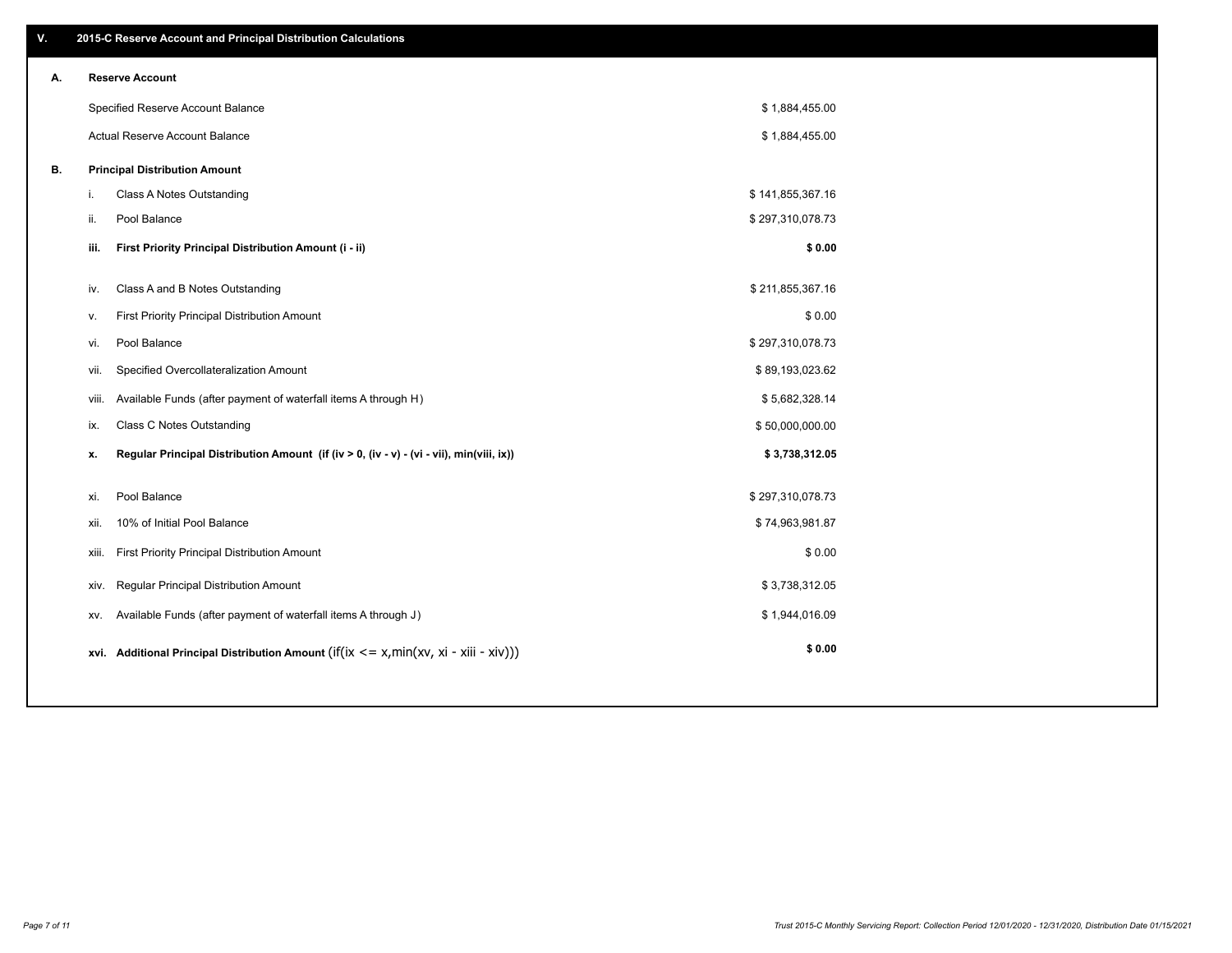|   |                                                         | Paid           | <b>Funds Balance</b> |
|---|---------------------------------------------------------|----------------|----------------------|
|   | <b>Total Available Funds</b>                            |                | \$6,547,387.70       |
| A | <b>Trustee Fees</b>                                     | \$0.00         | \$6,547,387.70       |
| В | <b>Servicing Fees</b>                                   | \$196,344.86   | \$6,351,042.84       |
| C | i. Administration Fees                                  | \$8,333.00     | \$6,342,709.84       |
|   | ii. Unreimbursed Administrator Advances plus any Unpaid | \$0.00         | \$6,342,709.84       |
| D | Class A Noteholders Interest Distribution Amount        | \$268,715.03   | \$6,073,994.81       |
| Е | <b>First Priority Principal Payment</b>                 | \$0.00         | \$6,073,994.81       |
| F | Class B Noteholders Interest Distribution Amount        | \$204,166.67   | \$5,869,828.14       |
| G | Class C Noteholders Interest Distribution Amount        | \$187,500.00   | \$5,682,328.14       |
| H | <b>Reinstatement Reserve Account</b>                    | \$0.00         | \$5,682,328.14       |
|   | Regular Principal Distribution                          | \$3,738,312.05 | \$1,944,016.09       |
| J | <b>Carryover Servicing Fees</b>                         | \$0.00         | \$1,944,016.09       |
| К | Additional Principal Distribution Amount                | \$0.00         | \$1,944,016.09       |
| L | <b>Unpaid Expenses of Trustee</b>                       | \$0.00         | \$1,944,016.09       |
| М | Unpaid Expenses of Administrator                        | \$0.00         | \$1,944,016.09       |
| N | Remaining Funds to the Residual Certificateholders      | \$1,944,016.09 | \$0.00               |

#### **Waterfall Conditions**

|      | Pool Balance                                                                       | \$297,310,078.73 |
|------|------------------------------------------------------------------------------------|------------------|
| ш.   | Class A and B Notes Outstanding                                                    | \$211,855,367.16 |
| iii. | Class C Noteholders' Interest Distribution Ratio (i / ii)                          | 140.34%          |
| iv.  | Minimum Ratio                                                                      | 110.00%          |
| V.   | Is the Class C Noteholders' Interest Distribution Condition Satisfied (iii $>$ iv) |                  |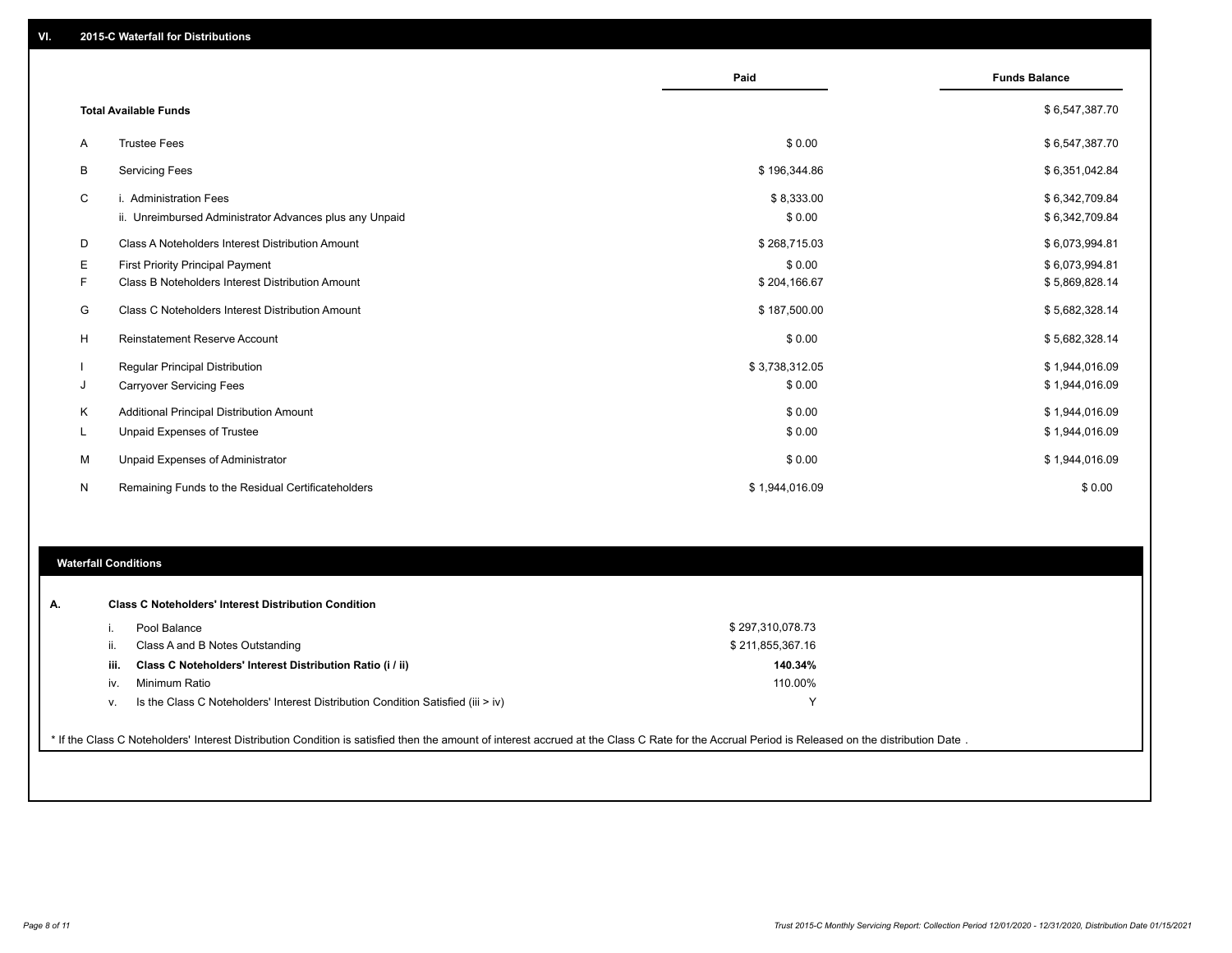## Ending Balance Factor Paydown Factor 0.012176912 0.012176912 0.000000000 Ending Principal Balance \$ 75,000,000.00 \$ 342,557,753.79 \$ 32,557,753.79 \$ \$ 20,559,301.32 Principal Paid \$2,520,620.83 \$ 1,217,691.22 \$ - Interest Shortfall \$ - \$ - \$ - Interest Paid \$ 103,304.61 \$ 29,228.07 \$ 136,182.35 Total Interest Due \$ 103,304.61 \$ 29,228.07 \$ 136,182.35 Interest Shortfall from Prior Period Plus Accrued Interest \$ - \$ - \$ - Current Interest Due \$ 103,304.61 \$ 29,228.07 \$ 136,182.35 Accrued Interest Factor 0.002291667 0.001342154 0.001815765 Interest Rate\* 2.75000% 1.55863% 2.10863% Daycount Fraction 0.08333333 0.08611111 0.08611111 Accrual Period End 1/15/2021 1/15/2021 1/15/2021 Accrual Period Begin 12/15/2020 12/15/2020 12/15/2020 Record Date (Days Prior to Distribution) 1 1 NEW YORK BUSINESS DAY 1 NEW YORK BUSINESS DAY 1 NEW YORK BUSINESS DAY Spread/Fixed Rate 2.75% 1.40% 1.95% Index FIXED LIBOR LIBOR Beginning Balance \$ 45,078,374.62 \$ 21,776,992.54 \$ 75,000,000.00 Cusip/Isin 78448RAB2 78448RAC0 78448RAD8 **A2A A2B A3** 0.205593013 0.205593013 1.000000000 **Distribution Amounts**

\* Pay rates for Current Distribution. For the interest rates applicable to the next distribution date, please see https://www.salliemae.com/about/investors/data/SMBabrate.txt.

**VII. 2015-C Distributions**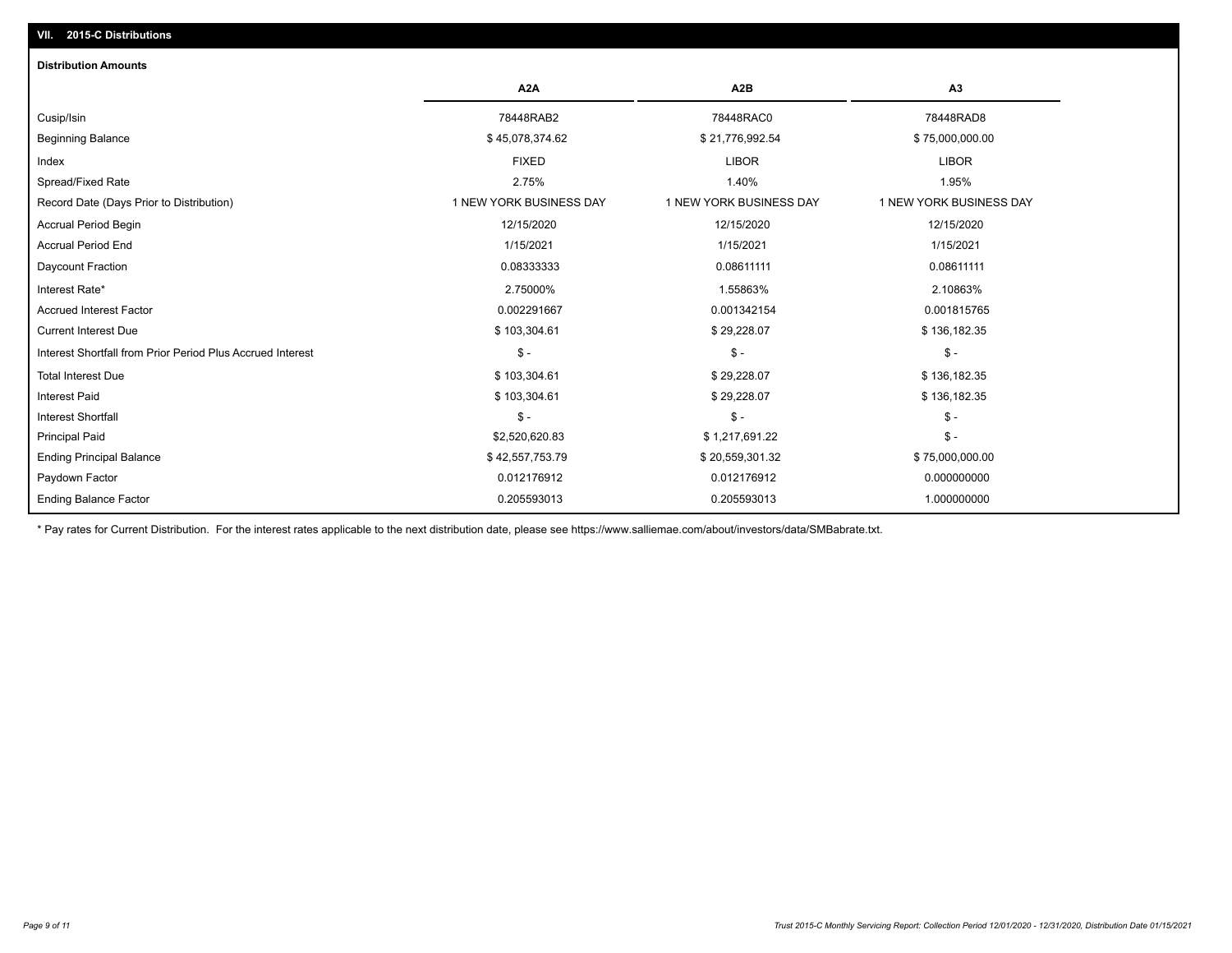| <b>Distribution Amounts</b>                                |                         |                         |  |  |  |
|------------------------------------------------------------|-------------------------|-------------------------|--|--|--|
|                                                            | в                       | c                       |  |  |  |
| Cusip/Isin                                                 | 78448RAE6               | 78448RAF3               |  |  |  |
| <b>Beginning Balance</b>                                   | \$70,000,000.00         | \$50,000,000.00         |  |  |  |
| Index                                                      | <b>FIXED</b>            | <b>FIXED</b>            |  |  |  |
| Spread/Fixed Rate                                          | 3.50%                   | 4.50%                   |  |  |  |
| Record Date (Days Prior to Distribution)                   | 1 NEW YORK BUSINESS DAY | 1 NEW YORK BUSINESS DAY |  |  |  |
| <b>Accrual Period Begin</b>                                | 12/15/2020              | 12/15/2020              |  |  |  |
| <b>Accrual Period End</b>                                  | 1/15/2021               | 1/15/2021               |  |  |  |
| Daycount Fraction                                          | 0.08333333              | 0.08333333              |  |  |  |
| Interest Rate*                                             | 3.50000%                | 4.50000%                |  |  |  |
| <b>Accrued Interest Factor</b>                             | 0.002916667             | 0.003750000             |  |  |  |
| <b>Current Interest Due</b>                                | \$204,166.67            | \$187,500.00            |  |  |  |
| Interest Shortfall from Prior Period Plus Accrued Interest | $\mathcal{S}$ -         | $\mathcal{S}$ -         |  |  |  |
| <b>Total Interest Due</b>                                  | \$204,166.67            | \$187,500.00            |  |  |  |
| Interest Paid                                              | \$204,166.67            | \$187,500.00            |  |  |  |
| <b>Interest Shortfall</b>                                  | $\mathcal{S}$ -         | $\mathsf{\$}$ -         |  |  |  |
| <b>Principal Paid</b>                                      | $\mathsf{\$}$ -         | $\mathsf{\$}$ -         |  |  |  |
| <b>Ending Principal Balance</b>                            | \$70,000,000.00         | \$50,000,000.00         |  |  |  |
| Paydown Factor                                             | 0.000000000             | 0.000000000             |  |  |  |
| <b>Ending Balance Factor</b>                               | 1.000000000             | 1.000000000             |  |  |  |

\* Pay rates for Current Distribution. For the interest rates applicable to the next distribution date, please see https://www.salliemae.com/about/investors/data/SMBabrate.txt.

**VII. 2015-C Distributions**